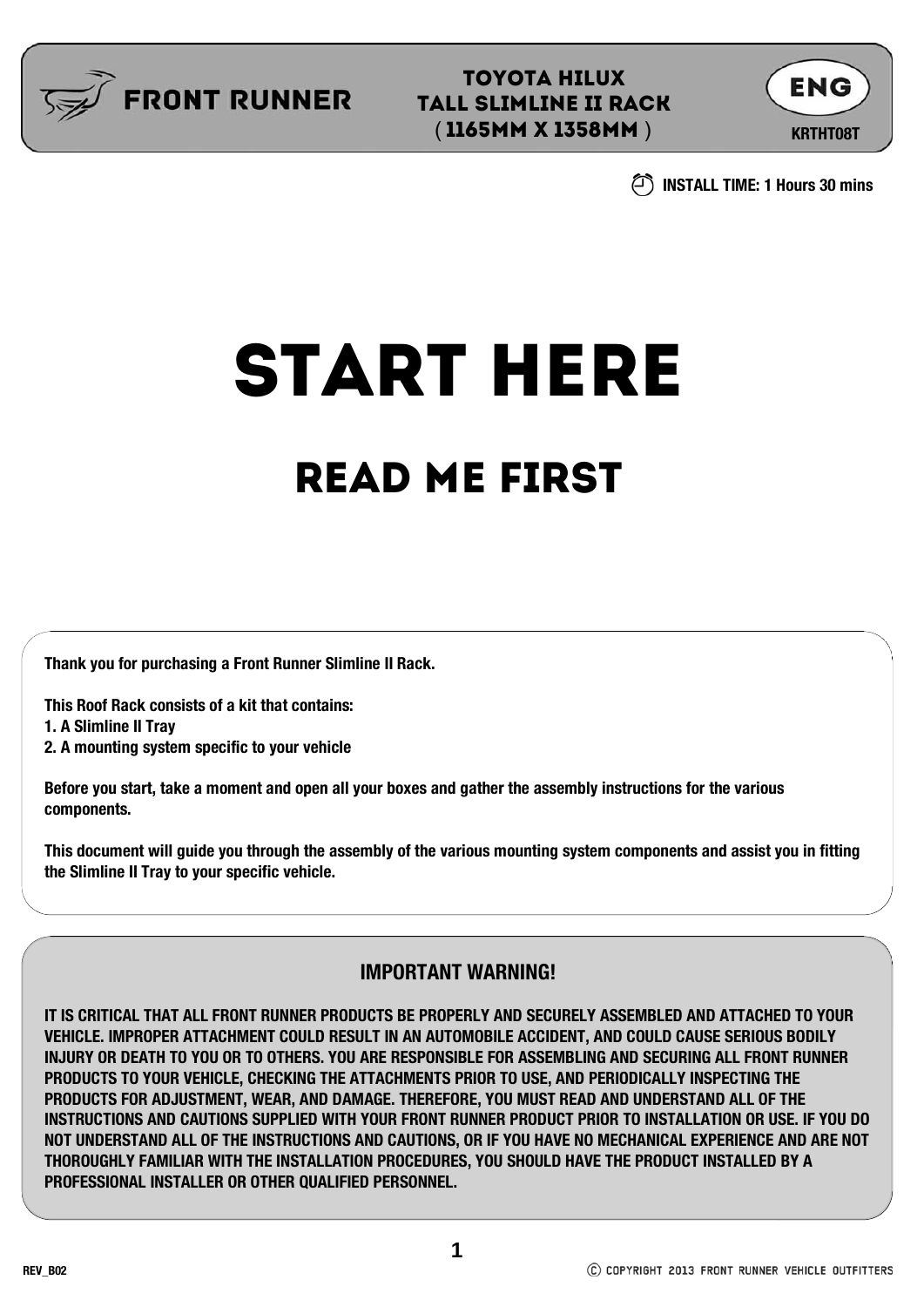

### MOUNT YOUR TRACKS

REFER TO TRACK MOUNTING INSTRUCTIONS (DOCUMENT TRTH001)

## Assemble your Slimline II Rack REFER TO SLIMLINE II TRAY UNIVERSAL ASSEMBLY INSTRUCTION (DOCUMENT RRSTUNI) Fit the feet REFER TO FOOT ASSEMBLY & SLIMLINEII TRAY FOOT ADAPTER INSTRUCTIONS (DOCUMENT FASSUNI & RRAC021) ( $\blacktriangle$ ) With your Rack in the upside down position (Product sticker should be upside down), fit the Foot Adapter **Plates and top of the Feet to your Slimline II Tray as illustrated below.**  SLAT 7<br>FOOT - FASS003 FRONT OF VEHICLE (WIND DEFLECTOR SIDE) SLAT<sub>2</sub> SLAT<sub>1</sub> (RRAC021 & FASS006)

**NOTE: DO NOT SLIDE THE RACK AND FEET ACROSS THE ROOF! If there is a chance that you are going to set the roof rack on to the roof, place some moving blankets and/or towels over the roof. If you must lower the rack before it is in position, carefully set the Feet on the padded surface.**

**Once your Slimline II Roof Rack is fitted, ensure a 15mm clearance is maintained between the Wind Deflector and the vehicles roof otherwise damage to the roof may occur. Bend the Wind Deflector by hand if necessary.**